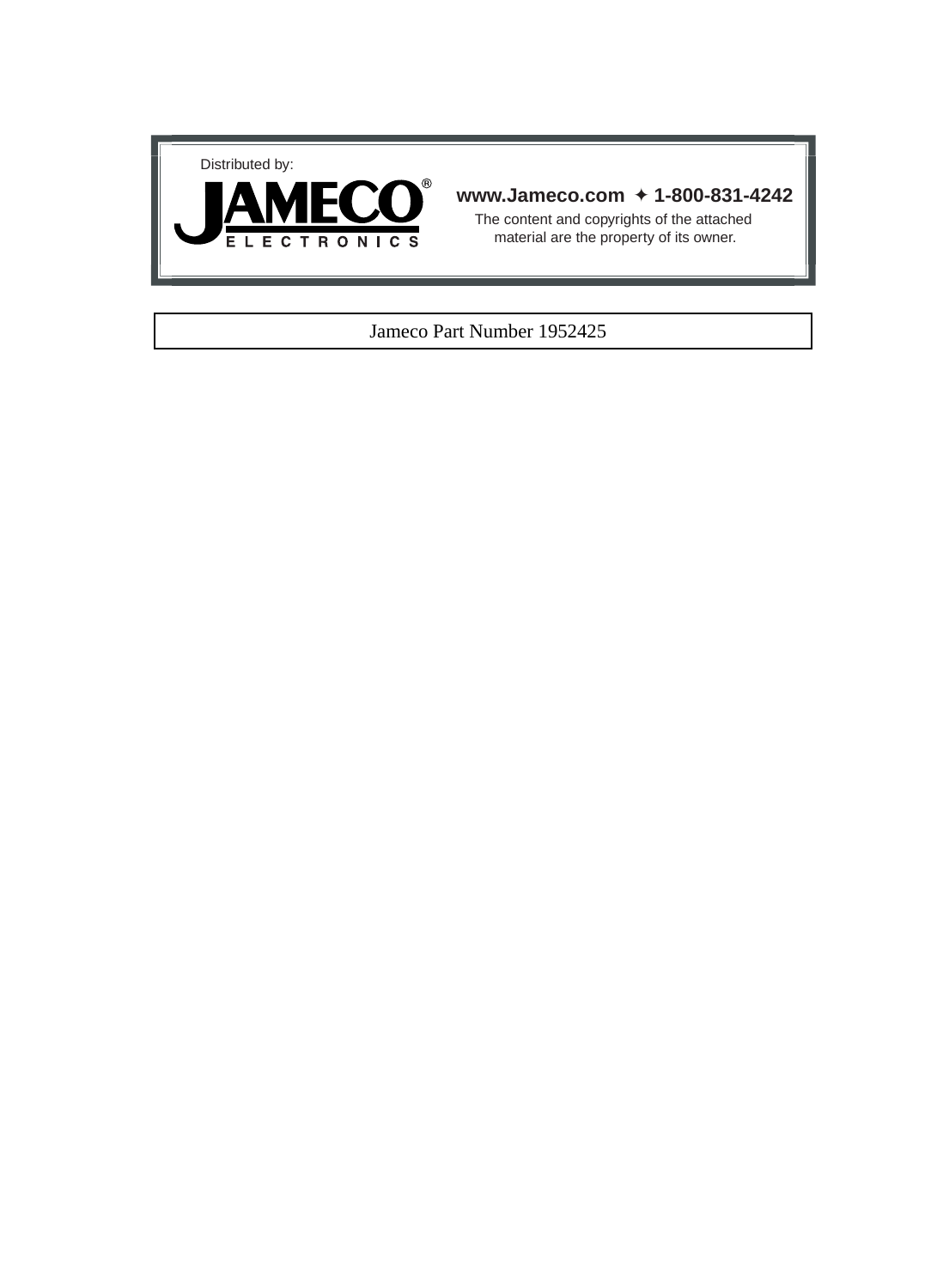

# 1000W True Sine Wave DC-AC Power Inverter **TS-1000** series



Features :

- True sine wave output (THD<3%)
- High surge power up to 2000W
- High efficiency up to 92%
- Power ON-OFF switch
- Standby saving mode can be selected
- Front panel indicator for operation status
- Built-in fan ON-OFF control function
- Protections: Bat. low alarm / Bat. low shutdown / Over voltage / Over temp. / Output short / Input reverse polarity / Overload
- Application : Home appliance, power tools, office and portable equipment, vehicle and yacht ...etc.
- 2 years warranty



### **SPECIFICATION**

| JE LUII IUMI IUN<br><b>MODEL</b>                    |                                     | TS-1000-112□                                                                                                                                                                           | TS-1000-124□ | TS-1000-148      | TS-1000-212 <del></del> □                                       | TS-1000-224 <del></del> | TS-1000-248      |  |
|-----------------------------------------------------|-------------------------------------|----------------------------------------------------------------------------------------------------------------------------------------------------------------------------------------|--------------|------------------|-----------------------------------------------------------------|-------------------------|------------------|--|
|                                                     |                                     |                                                                                                                                                                                        |              |                  |                                                                 |                         |                  |  |
| <b>OUTPUT</b>                                       | <b>RATED POWER (Typ.)</b>           | 1000W                                                                                                                                                                                  |              |                  |                                                                 |                         |                  |  |
|                                                     |                                     | MAXIMUM OUTPUT POWER (Typ.) 1150W for 180 sec. / 1500W for 10 sec. / surge power 2000W for 30 cycles                                                                                   |              |                  |                                                                 |                         |                  |  |
|                                                     | <b>AC VOLTAGE</b>                   | Factory setting set at 110VAC<br>Factory setting set at 230VAC                                                                                                                         |              |                  |                                                                 |                         |                  |  |
|                                                     |                                     | 200 / 220 / 230 / 240VAC selectable by setting button S.W<br>100 / 110 / 115 / 120VAC selectable by setting button S.W                                                                 |              |                  |                                                                 |                         |                  |  |
|                                                     | <b>FREQUENCY</b>                    | 60±0.1Hz 50/60Hz selectable by setting button S.W                                                                                                                                      |              |                  | 50±0.1%Hz 50/60Hz selectable by setting button S.W              |                         |                  |  |
|                                                     | <b>WAVEFORM</b>                     | True sine wave (THD<3%) at rated input voltage                                                                                                                                         |              |                  |                                                                 |                         |                  |  |
|                                                     | <b>AC REGULATION (Typ.)</b>         | ±3.0%                                                                                                                                                                                  |              |                  |                                                                 |                         |                  |  |
|                                                     | <b>SAVING MODE (Typ.)</b>           | Load $\leq$ 5W will be changed to standby mode                                                                                                                                         |              |                  |                                                                 |                         |                  |  |
|                                                     | <b>FRONT PANEL INDICATOR</b>        | Battery voltage level, output load level, saving mode, fault and operation status                                                                                                      |              |                  |                                                                 |                         |                  |  |
| <b>INPUT</b>                                        | <b>BAT. VOLTAGE</b>                 | 12V                                                                                                                                                                                    | <b>24V</b>   | 48V              | 12V                                                             | <b>24V</b>              | 48V              |  |
|                                                     | <b>VOLTAGE RANGE (Typ.)</b>         | $10.5 - 15$ VDC                                                                                                                                                                        | $21 - 30VDC$ | $42 \sim 60$ VDC | $10.5 - 15$ VDC                                                 | $21 \sim 30$ VDC        | $42 \sim 60$ VDC |  |
|                                                     | DC CURRENT (Typ.)                   | 100A                                                                                                                                                                                   | 50A          | 25A              | 100A                                                            | 50A                     | 25A              |  |
|                                                     | <b>NO LOAD DISSIPATION</b>          | $\leq$ 6W @ standby saving mode                                                                                                                                                        |              |                  |                                                                 |                         |                  |  |
|                                                     | OFF MODE CURRENT DRAW               | $\leq 1$ mA                                                                                                                                                                            |              |                  |                                                                 |                         |                  |  |
|                                                     | <b>EFFICIENCY (Typ.)</b><br>Note.1  | 88%                                                                                                                                                                                    | 89%          | 90%              | 90%                                                             | 91%                     | 92%              |  |
|                                                     | <b>BATTERY TYPES</b>                | Open & sealed lead acid                                                                                                                                                                |              |                  |                                                                 |                         |                  |  |
| <b>BATTERY</b><br><b>INPUT</b><br><b>PROTECTION</b> | <b>FUSE</b>                         | 40A*4                                                                                                                                                                                  | 40A*2        | 20A*2            | 40A*4                                                           | 40A*2                   | 20A*2            |  |
|                                                     | <b>BAT. LOW ALARM</b>               | $11.3 + 4\%$                                                                                                                                                                           | $22.5 + 4%$  | $45 + 4%$        | $11.3 + 4\%$                                                    | $22.5 + 4\%$            | $45 + 4%$        |  |
|                                                     | <b>BAT. LOW SHUTDOWN</b>            | 10.5±4%                                                                                                                                                                                | 21±4%        | 42±4%            | $10.5 + 4%$                                                     | $21 \pm 4\%$            | 42±4%            |  |
|                                                     | <b>BAT. POLARITY</b>                | By internal fuse open                                                                                                                                                                  |              |                  |                                                                 |                         |                  |  |
| <b>OUTPUT</b><br><b>PROTECTION</b>                  | <b>OVER TEMPERATURE</b>             | $70^{\circ}$ C $\pm$ 5 $^{\circ}$ C<br>$90^\circ \text{C} \pm 5^\circ \text{C}$                                                                                                        |              |                  |                                                                 |                         |                  |  |
|                                                     |                                     | Protection type : Shut down o/p voltage, re-power on to recover; by internal RTH3 detect on heatsink of power diode                                                                    |              |                  |                                                                 |                         |                  |  |
|                                                     | <b>OUTPUT SHORT</b>                 | Protection type: Shut down o/p voltage, re-power on to recover                                                                                                                         |              |                  |                                                                 |                         |                  |  |
|                                                     | OVER LOAD (Typ.)                    | 105 ~ 115% load for 180 sec., 115% ~ 150% load for 10 sec.                                                                                                                             |              |                  |                                                                 |                         |                  |  |
|                                                     |                                     | Protection type: Shut down o/p voltage, re-power on to recover                                                                                                                         |              |                  |                                                                 |                         |                  |  |
|                                                     | <b>GFCI PROCTECTION</b>             | Optional (Only type F)                                                                                                                                                                 |              |                  | None                                                            |                         |                  |  |
| <b>ENVIRONMEN</b>                                   | <b>WORKING TEMP.</b>                | 0~+40℃ @ 100% load; +60℃ @ 50% load                                                                                                                                                    |              |                  |                                                                 |                         |                  |  |
|                                                     | <b>WORKING HUMIDITY</b>             | 20% ~ 90% RH non-condensing                                                                                                                                                            |              |                  |                                                                 |                         |                  |  |
|                                                     | <b>STORAGE TEMP., HUMIDITY</b>      | $-30 \sim +70^{\circ}$ C / $-22 \sim +158^{\circ}$ F, 10 ~ 95% RH                                                                                                                      |              |                  |                                                                 |                         |                  |  |
|                                                     | <b>VIBRATION</b>                    | 10 ~ 500Hz, 5G 10min./1cycle, 60min. each along X, Y, Z axes                                                                                                                           |              |                  |                                                                 |                         |                  |  |
| <b>SAFETY &amp;</b><br><b>EMC</b>                   | <b>SAFETY STANDARDS</b>             | UL458 (only for "GFCI" recepitacles-type F) None<br>EN60950-1                                                                                                                          |              |                  |                                                                 |                         |                  |  |
|                                                     | <b>WITHSTAND VOLTAGE</b>            | Bat I/P - AC O/P:3.0KVAC AC O/P - FG:1.5KVAC                                                                                                                                           |              |                  |                                                                 |                         |                  |  |
|                                                     | <b>ISOLATION RESISTANCE</b>         | Bat I/P-AC O/P, Bat I/P-FG:100M Ohms/500VDC                                                                                                                                            |              |                  |                                                                 |                         |                  |  |
|                                                     | <b>EMI CONDUCTION&amp;RADIATION</b> | Compliance to FCC class A                                                                                                                                                              |              |                  | Compliance to EN55022 class A, 72/ 245/ CEE, 95/ 54/ CE, E-Mark |                         |                  |  |
|                                                     | <b>EMS IMMUNITY</b>                 |                                                                                                                                                                                        |              |                  | Compliance to EN61000-4-2,3,8 ENV50204                          |                         |                  |  |
| <b>OTHERS</b>                                       | <b>DIMENSION</b>                    | 393*184*70mm (L*W*H)                                                                                                                                                                   |              |                  |                                                                 |                         |                  |  |
|                                                     | <b>PACKING</b>                      | 4.3Kg; 2pcs/9.6Kg/1.41CUFT                                                                                                                                                             |              |                  |                                                                 |                         |                  |  |
|                                                     | <b>COOLING</b>                      | Loading controlled cooling fan for GFCI receptacle-type F; Thermostatically controlled cooling fan for others.                                                                         |              |                  |                                                                 |                         |                  |  |
| <b>NOTE</b>                                         |                                     | 1. Efficiency is tested by 750W, linear load at 13V, 26V, 52V input voltage.<br>2. All parameters not specified above are measured at rated load, $25^{\circ}$ of ambient temperature. |              |                  |                                                                 |                         |                  |  |